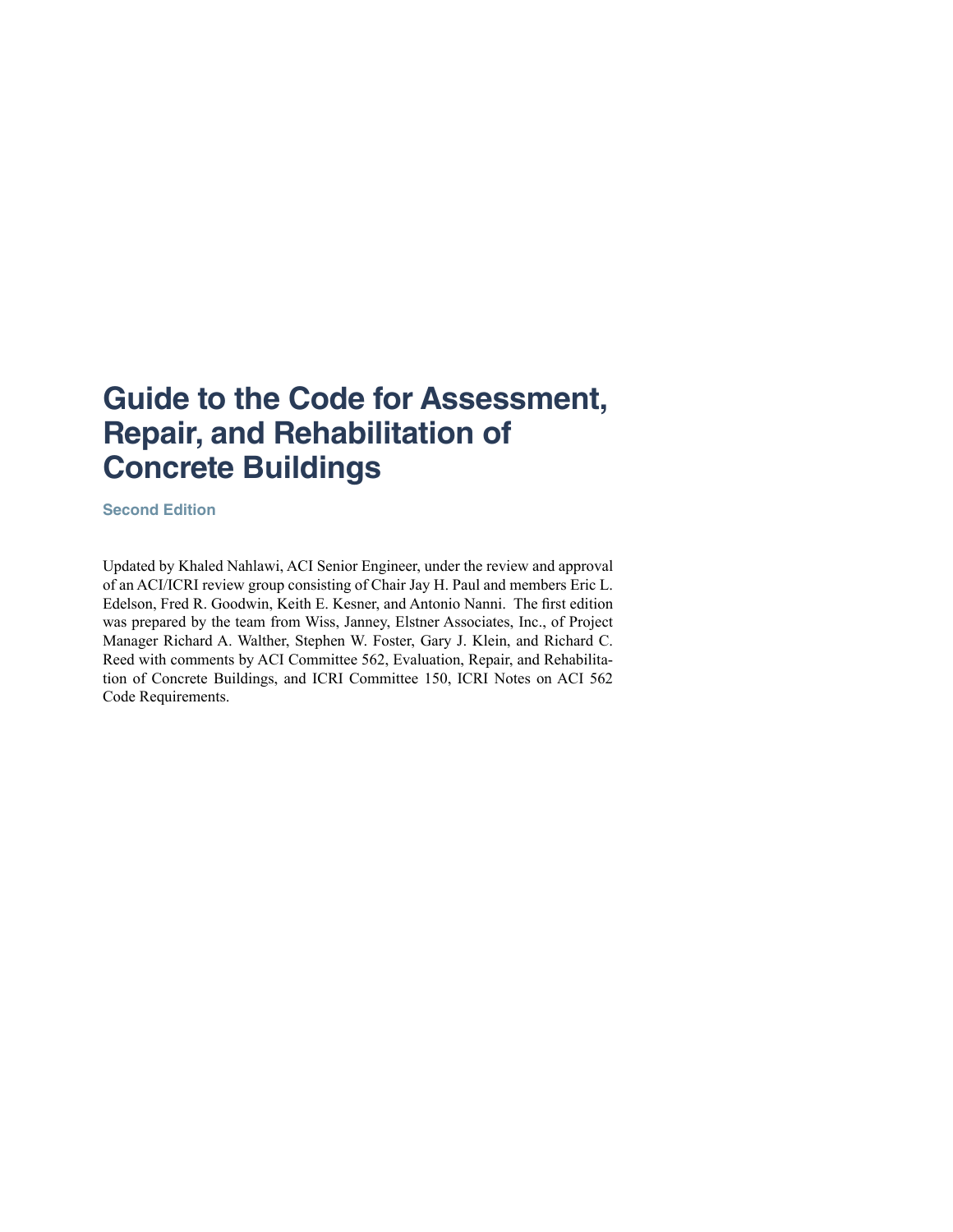# **Guide to the Code for Assessment, Repair, and Rehabilitation of Concrete Buildings**

2nd Edition First Printing: September 2016 ISBN: 978-1-945487-20-0 Copyright © 2016 by the American Concrete Institute and the International Concrete Repair Institute. All rights reserved.

Managing Editor: Khaled Nahlawi, Ph.D., P.E. Art Program: Claire Hiltz Photo Editor: Ken Lozen, FICRI, FACI Manager, Publishing Services: Barry M. Bergin Production Editors: Carl R. Bischof, Tiesha Elam, Kaitlyn J. Hinman, Kelli R. Slayden Page Design & Composition: Ryan Jay Manufacturing: Marie Fuller Printed in Chelsea, Michigan



American Concrete Institute Always advancing

American Concrete Institute 38800 Country Club Drive Farmington Hills, MI 48331 USA www.concrete.org



International Concrete Repair Institute 1000 Westgate Drive, Suite #252 St Paul, MN 55114 USA www.icri.org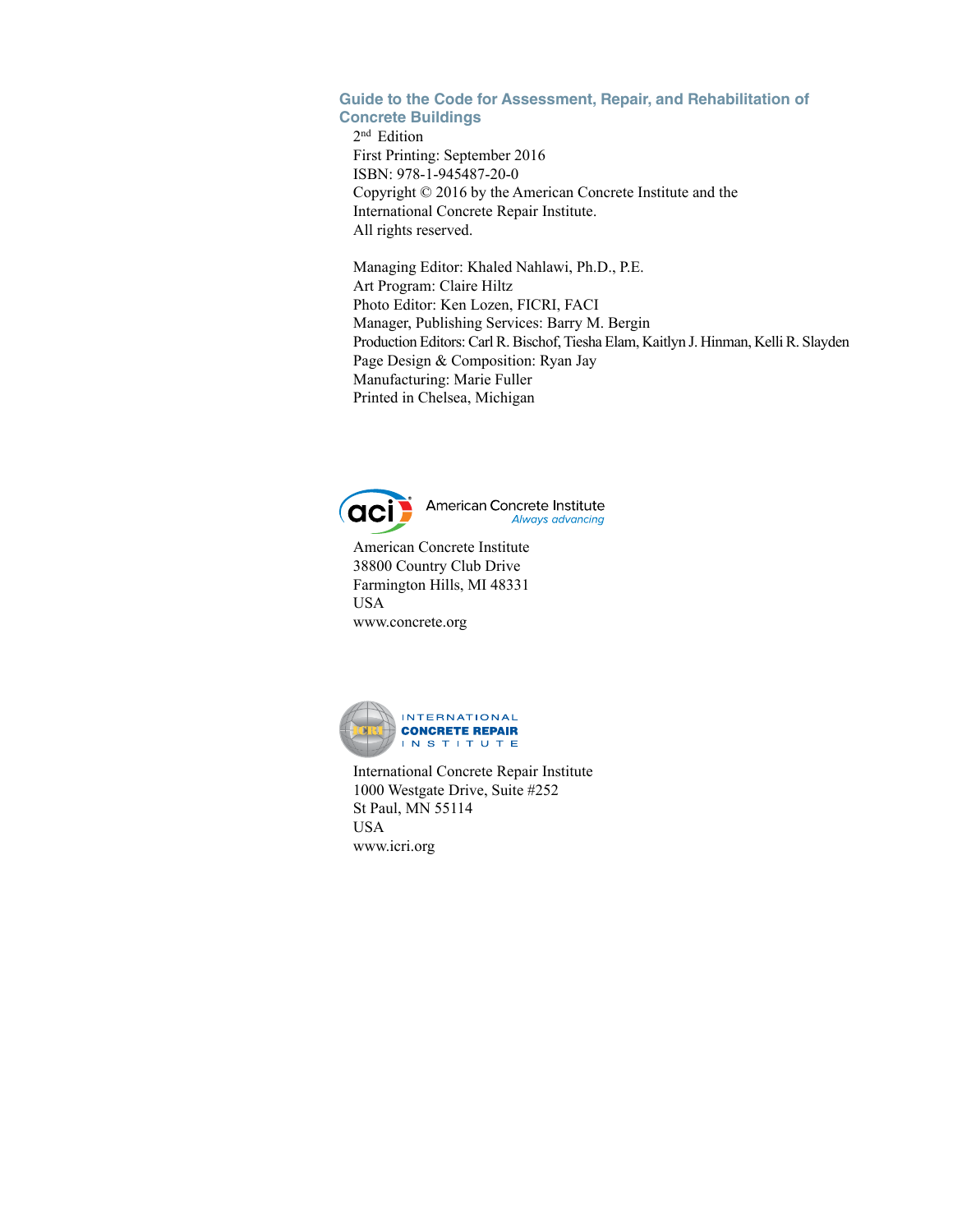#### **Dolphin Tower Condominiums**

High-Rise Category 2015 ICRI Project of the Year Finalist

The following summary is taken from the November/December 2015 issue of Concrete Repair Bulletin.

Constructed in 1974, the Dolphin Tower Condominiums in Sarasota, FL, is a 15-story, 117-unit building with the first three levels devoted to parking. To accommodate the parking spaces, the fourth floor was designed to be a 24 in. (610 mm) thick column transfer slab, distributing the 12-story column loads above to the non-aligning columns below. The building is conventionally reinforced concrete flat slabs supported by concrete columns and pile foundations.

On June 24, 2010, the resident manager who lived on the fourth floor observed the walls within her unit were buckling and the tile floors were cracking. She immediately contacted a structural engineer, who confirmed a major failure and incipient collapse and arranged for a contractor to immediately install emergency shoring. By the time shoring was installed, the crack spanned four column bays and in some areas the concrete floor had lifted as much as 4 in. (102 mm). The building was evacuated.



*Fourth-level transfer slab crack repair after demolition*



*Helical pile installation in the foundation area Post-tensioned drop panels with formwork*

# **Inspection/Evaluation and Testing**

To identify the cause of the failure and determine feasibility and methods of repair, the building was intensely scrutinized. In addition to the Association's primary structural engineer, forensic engineers were employed by the insurance company and the association's coverage counsel. Following removal of interior walls and finishes, test methods included visual inspection, strength testing, petrographic analysis, surface-penetrating radar, and ultrasonic pulse velocity testing. Full building finite element analysis was performed to evaluate the stresses in the building and correlate the materials testing results with the observed failures.

Although no "trigger" was identified, the failure was determined to be punching shear caused by a combination of inadequate design for overlapping punching shear perimeters, low-strength concrete, poor-quality concrete, inadequate consolidation, and inadequate reinforcing steel detailing.

A side effect of the intense analysis of the building was the discovery of vulnerabilities, in addition to the failed transfer slab. These included inadequate lateral design for hurricane wind resistance and inadequate punching shear capacity at the upper-level slabs.

# **Repairs/Repair Process**

Once the initial analysis and repair design was completed, a preferred contractor was selected. To help bring the cost of the project within budget, the contractor was afforded the opportunity to further refine the design, allowing the unit dimensions to be altered. The removal of this design constraint permitted a substantial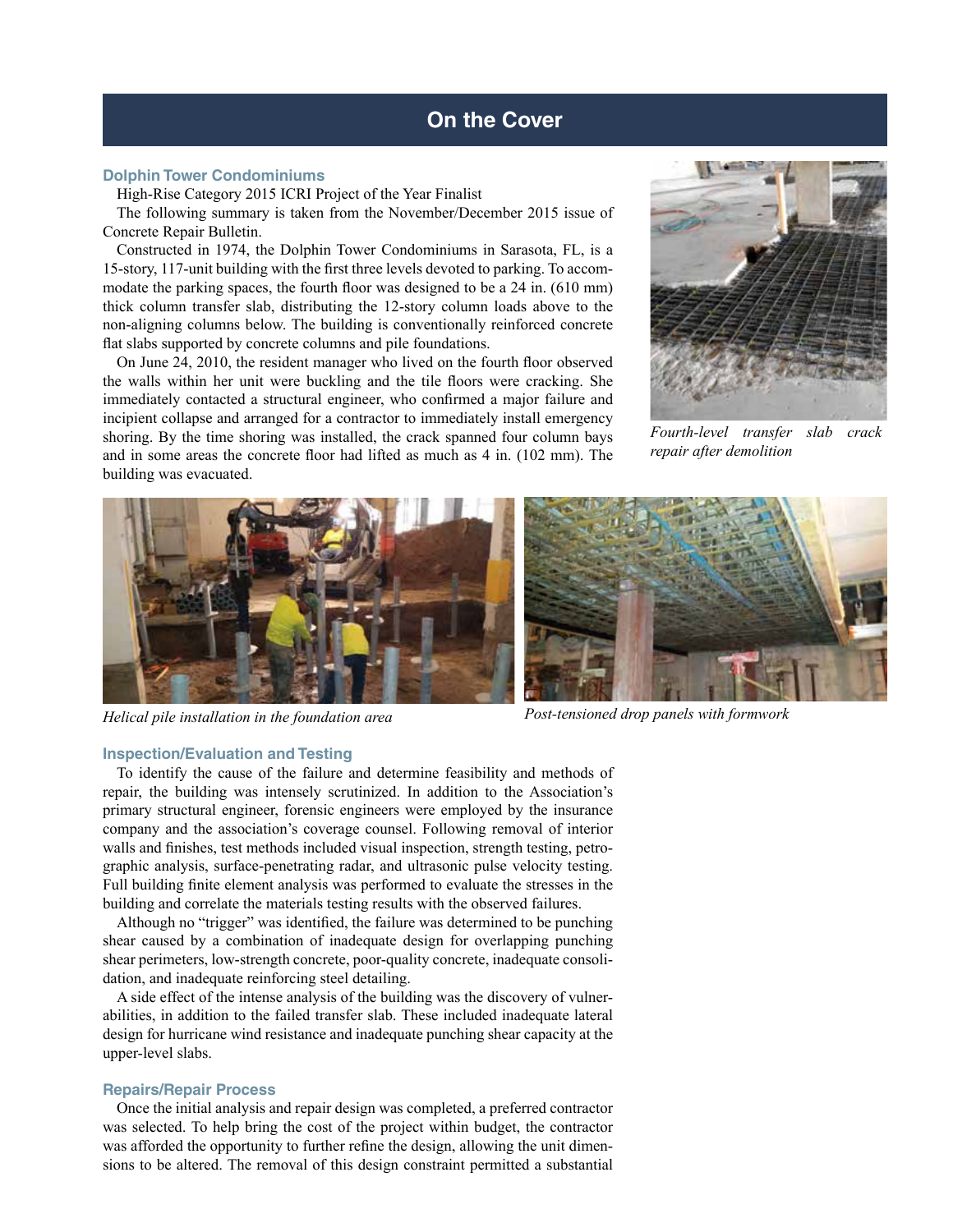

*Steel lug keys and reinforcing bars in the drop panels*



*Steel and cables in the post-tensioned beam*



*Exterior shear walls*

cost savings. The design evolved from removal and replacement of the fourth-floor slab and installation of exterior shear walls to installation of post-tensioned drop panels combined with a structural overlay and interior shear walls. This ultimately resulted in a cost reduction of more than \$500,000 at the end of the project, and completion of the \$9 million structural repair on time.

#### **Repair Implementation**

#### Sequencing

When work began on site, there were already 1100 post shores in place, originally installed as an emergency measure and set up in clusters throughout the three levels of the garage. This shoring needed to be incorporated into the construction sequence and remained in place to support the tower columns above, and also relieved the damaged transfer slab while the repair work was being done. Due to the required shoring, access and storage space within the garage was limited; therefore, safety for the workers in these areas was paramount. Weekly safety meetings were held on site with all crews and subcontractors to make everyone aware of the specific safety concerns present in their work areas. Work proceeded concurrently on multiple levels of the garage and extra precautions were taken and monitored to ensure workers were safe from falling debris from the extensive coring operation above.

#### I—Fourth-Level Crack Repair and Phase 1 Foundations

The first phase of the repair was to fix the large shear failure crack within the fourth-level transfer slab, which spanned four column bays. The repair comprised conventional selective demolition and replacement along with epoxy injection. This would further weaken the already damaged transfer slab, so additional shoring was installed. Additional steel was added to the repair areas where concrete was removed, and the floor was re-placed to its original level.

Simultaneously, work began on Phase 1 of the foundation strengthening, which consisted of areas that fell outside of the existing shoring and could easily be accessed. The foundation work consisted of demolishing and removing the slab-onground concrete, excavating down to the existing concrete pile caps, installing new steel helical piles, placing steel reinforcement, and placing of the new expanded pile caps.

During excavation of the first pile cap location, it was discovered that the existing cap was only 16 in. (406 mm) deep. However, the original construction as-built drawings showed a pile cap depth of 29 in. (737 mm). The same was true for 10 out of 12 of the Phase 1 pile caps. Based on these existing conditions, the structural engineers had to revise their original designs.

#### II—Level 3 Drop Panels and Upper-Level Exterior Shear Walls

The second phase of the project was to install the post-tensioned drop panels on the underside of the fourth-floor slab. The ceiling was prepped using hydrodemolition, and then column enlargements were installed on Level 3. Six-hundred 8 in. (203 mm) holes were cored through the fourth-level slab to install "shear lug keys." These would tie the new drop panel to the fourth-level overlay, creating a new composite slab.

The area of the drop panel construction was over 7700 ft2 (715 m2) and was split up into four subphases. The process took over 2 months, 400 yd3 (305 m3) of concrete, 22,000 ft (6705 m) of post-tensioning cable, and over 42 tons (38,000 kg) of reinforcing steel to complete. Because access within the formwork was limited, self-consolidating concrete was used. The steel cages for the new drop panels were hung from the lug keys, and the post-tensioning cables were installed within the cage. Post shores were installed underneath the drop panel formwork and across 100% of the tower area on all three levels of the garage. This shoring would support the new construction of the drop panels and overlay. In total, 2800 post shores and 200 shoring towers were used for the drop panel and overlay construction.

Also during the second phase, exterior wall segments at the four corners of the building were converted to concrete shear walls. The existing windows and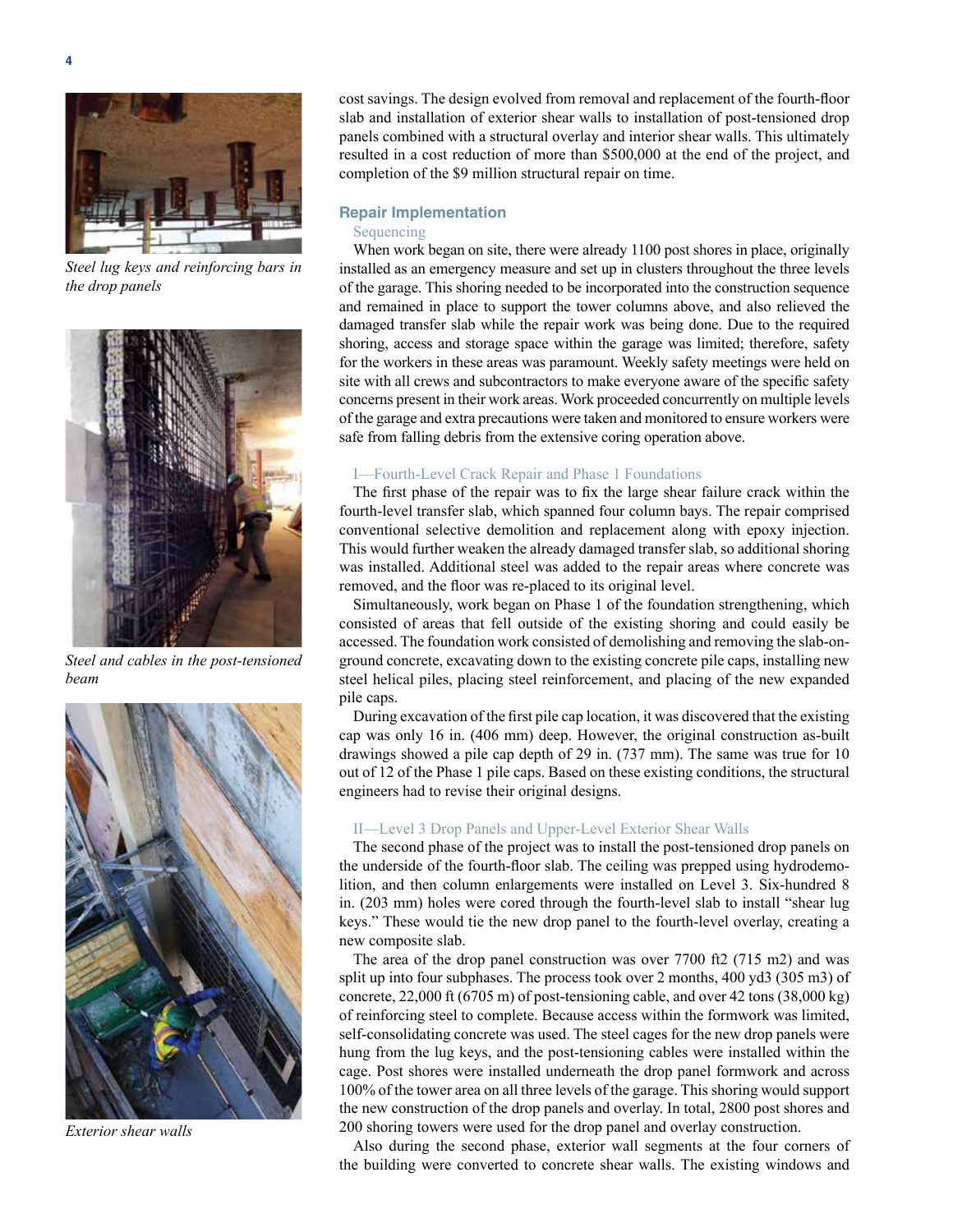concrete masonry unit (CMU) walls were removed, reinforcing steel was installed, and concrete was placed.

# III—Level 4 Overlay Slab, Interior Shear Walls, Upper-Level Shear Repairs

The third phase commenced with construction of the fourth-level overlay slab. The overlay was roughly 13,500 ft2 (1250 m2) split into two subphases. Over 68 tons (61,700 kg) of reinforcing steel and 300 yd3 (230 m3) of concrete was used. Additionally, because the floor height was being increased by 6 in. (152 mm), the two elevator doors required relocating.

After the overlay slab was completed, interior shear wall construction began starting on the fourth level and continuing up to the penthouse. In conjunction with the installation of new interior shear walls, upper-level slab overstress was relieved through jacking. Once the concrete cured, the shoring would be released, redirecting stresses in the floor to the new shear wall.

To supplement lateral wind load capacity and address upper-floor punching, existing CMU walls were filled with grout and 108 steel "T-columns" were installed at various locations. Originally, these columns were to be placed-in-place concrete, much like those done on the garage levels.

#### IV—Phase 2 Foundations

The final stage of work was to finish the second phase of the new foundation pile caps—those areas which were previously inaccessible due to the substantial amount of shoring required for the fourth-level repairs. For these foundations, the existing pile caps were 4 ft (1.2 m) or more below the upper slab-on-ground, resulting in excavations extending 2 ft  $(0.6 \text{ m})$  or more below the water table. Consequently, undermining of the slab surrounding the excavation areas was a major concern. Temporary sump-pump pits were created to lower the water table level and reduce soil erosion. Several large concrete piers buried within the existing foundations were discovered, making it very difficult to install helical piles, so these had to be removed. The final foundation area to be completed was within a subgrade mechanical pump room. Due to limited headroom, holes were punched in the ramp slab above to install the helical piles. Because of the depth of this excavation, the water was again an issue and undermining of the surrounding slab needed to be controlled. Therefore, soil grouting was used to maintain support of the existing mechanical units and prevent further erosion.

### **Project Completed**

The Dolphin Tower project was very challenging and used many interesting and groundbreaking design concepts. Constant communication between the contractor, design engineer, and owner was a necessity to adapt to continuously changing conditions, which required quick solutions to maintain the aggressive schedule. Despite many challenges, the repairs were completed on schedule and under budget.



*The Dolphin Tower building*



*Steel overlay*

# **Dolphin Tower Condominiums**

### Owner

**Dolphin Tower Condominium Association** *Sarasota, FL*

**Project Engineers/ Designers**

**Karins Engineering** *Sarasota, FL* **Morabito Consultants** *Sparks, MD*

#### Repair Contractor

**Concrete Protection & Restoration, Inc.** *Baltimore, MD*

Material Suppliers/ **Manufacturers** 

**CEMEX** *Sarasota, FL* **Aluma Systems** *Tampa, FL*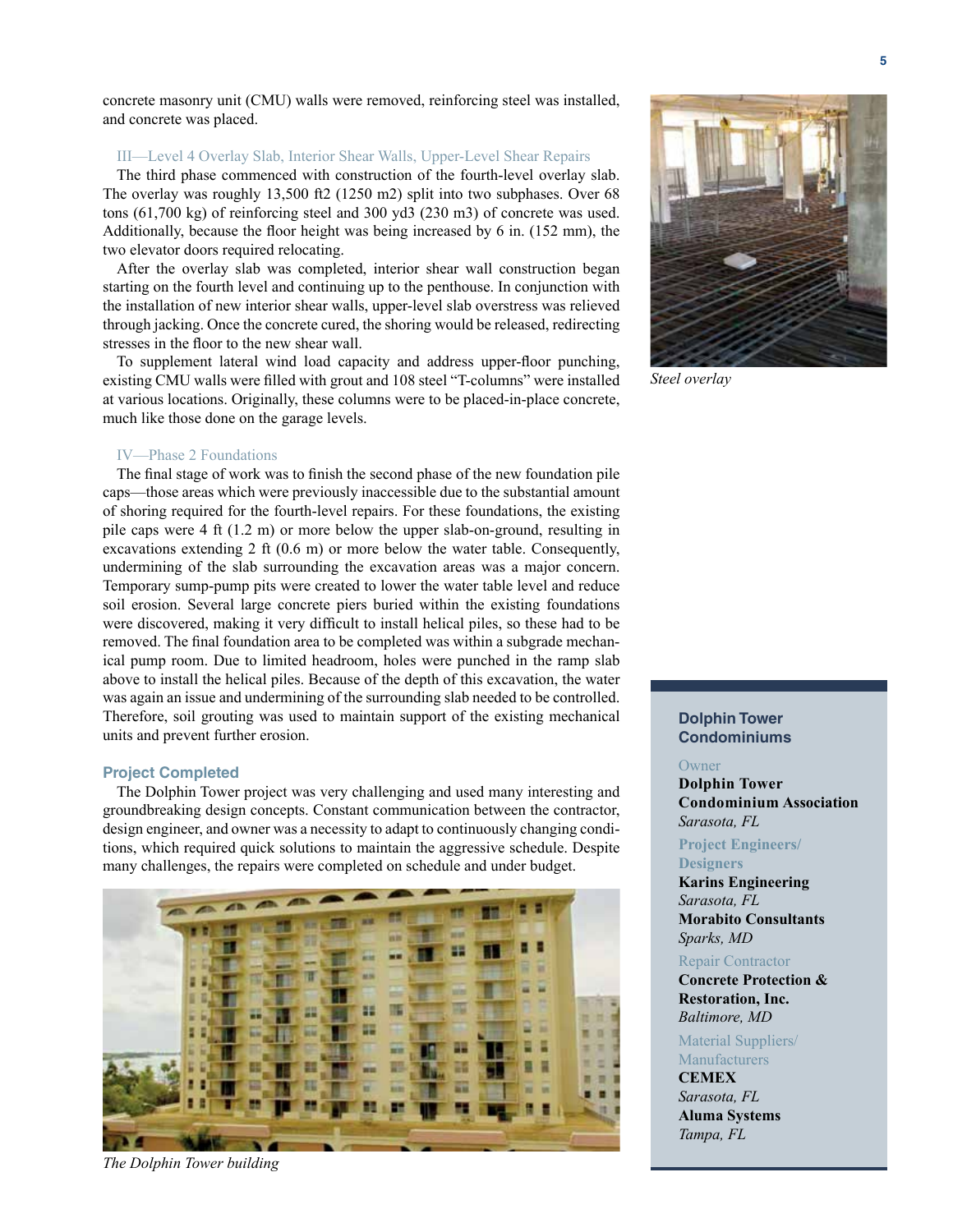<span id="page-5-0"></span>The development of "Code Requirements for Evaluation, Repair, and Rehabilitation of Concrete Buildings (ACI 562-13) and Commentary" and the  $1<sup>st</sup>$  edition of the "Guide" to the Code for Evaluation, Repair, and Rehabilitation of Concrete Buildings" were major milestones in the concrete repair industry. Prior to the publication of these documents in 2013, the industry lacked code requirements specific to the repair of concrete buildings, leading to inconsistent repair practices. To provide guidance to the repair community yet maintain the flexibility necessary to address widely varying conditions, many of the Repair Code requirements took the form of performance requirements rather than the prescriptive requirements seen in many other concrete industry codes. Because of the performance nature of the requirements, however, there was significant room for interpretation when deciding whether a particular code requirement had been met.

Early in the development of ACI 562-13, the need was recognized for a document that would provide guidance and examples to assist engineers in understanding how to satisfy the Repair Code requirements. This was particularly important considering that ACI 562 was a new code that engineers would be using for the first time and with which they would have no prior experience. The current edition of the repair code, "Code Requirements for Assessment, Repair, and Rehabilitation of Existing Concrete Structures (ACI 562-16) and Commentary," and this guide corresponding to the new repair code have been updated to address comments received from these first-time users. Chapters 1 and 4 were reorganized and properly define the difference between evaluation and assessment. A new section in Chapter 7 addresses bond interface between an existing concrete substrate and a new concrete overlay. Appendix A has been added to provide requirements in cases where a jurisdiction has not adopted a repair code, allowing ACI 562-16 to be used as a stand-alone code. If a jurisdiction has adopted a repair code, then the licensed design professional must use Chapter 4. Examples were updated to reflect the changes in the new ACI 562-16.

ACI and ICRI agreed to have ACI staff update the original guide with review and approval by a small review group consisting of both ACI and ICRI members. The review group consisted of the same members that reviewed the 1st edition of the guide.

ACI and ICRI wish to acknowledge the efforts of several groups involved in the development of the original guide document upon which the current guide is based, as well as those that contributed to the update. Wiss, Janney, Elstner Associates, Inc., the original author of the guide used Project Examples based on work performed by the company and modified to illustrate the requirements of ACI 562-13. Their experience in repair and rehabilitation projects provided excellent background knowledge regarding the questions and issues that repair engineers would have and that the guide should attempt to address. ACI and ICRI would like to thank Wiss, Janney, Elstner Associates, Inc., as the original developer of the 1st edition of this guide.

"Vision 2020: A Vision for the Concrete Repair, Protection and Strengthening Industry" was published in 2006 with the facilitation of the Strategic Development Council (SDC) (a council of the ACI Foundation). One goal in Vision 2020 was the development of a concrete repair code. SDC also called for the development of documents in a more expedient manner than typically achieved in the volunteer committee development process. Their support of these goals continues with this document. ACI and ICRI would like to thank SDC for their vision in calling for the development of a concrete repair code and for providing financial support toward the development of both editions of this guide.

Members of ACI Committee 562, Assessment, Repair, and Rehabilitation of Concrete Buildings, and ICRI Committee 150, ICRI Notes on ACI 562 Code Requirements, provided comments on the initial drafts of the chapters and project examples in the 1st edition of this guide. ACI and ICRI would like to thank the members that volunteered their time to provide constructive comments to ensure that the guide addressed the major components of the repair code and would meet the expectations of the repair industry.

Finally, ACI and ICRI would like to thank the review group for this guide, as well as the 1st edition, consisting of Chair Jay H. Paul and members Eric L. Edelson, Fred R. Goodwin, Keith E. Kesner, and Antonio Nanni. Their careful review and dedication to the project on top of all their other volunteer time for both institutes made it possible to develop and revise this guide in a timely manner while maintaining the quality expected by the industry.

Khaled Nahlawi Managing Editor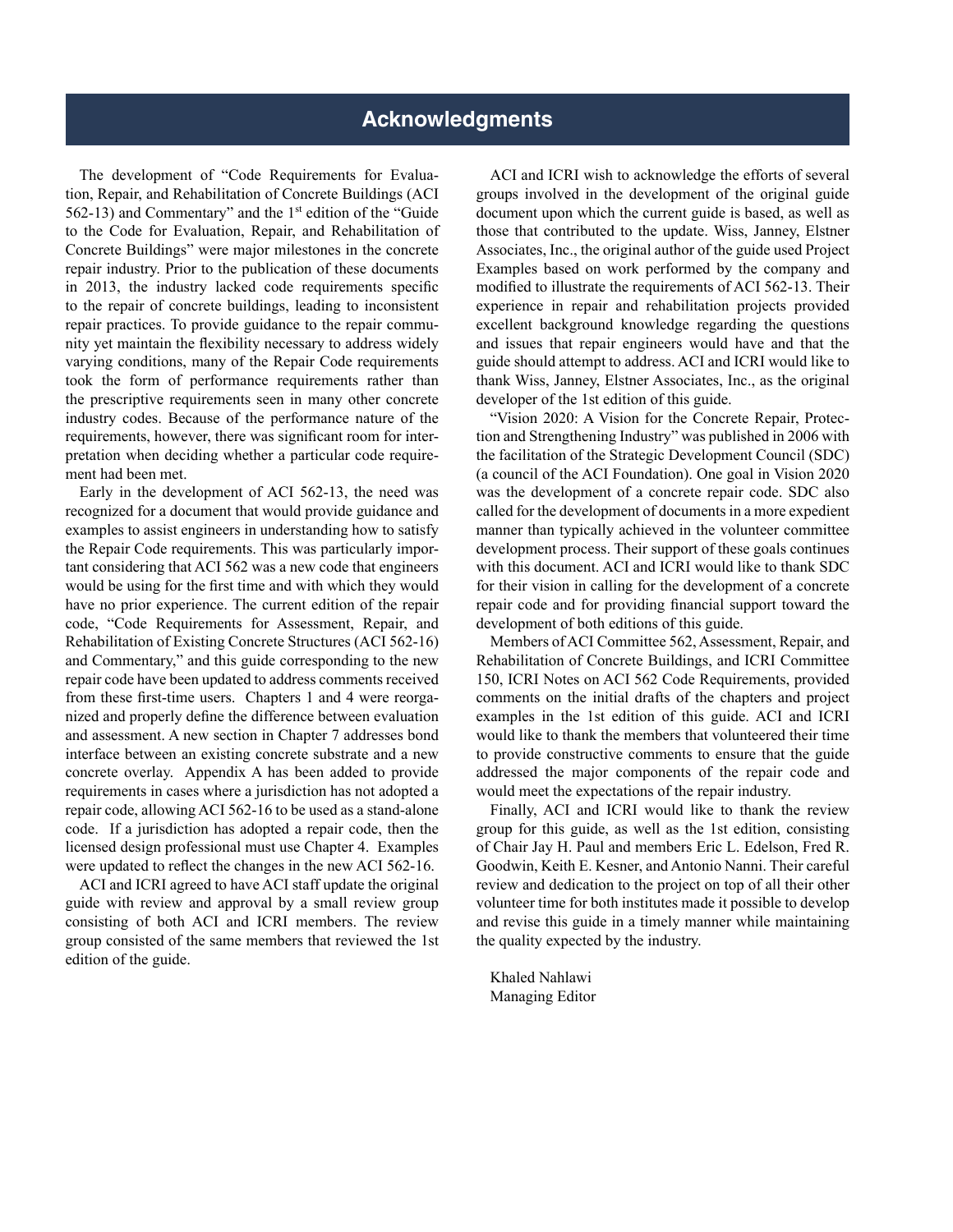#### <span id="page-6-0"></span>**Introduction to the ACI 562-16 Code**

The necessity of advancing the assessment, repair, rehabilitation, and strengthening of concrete structures has continued to develop in the last century through a collaboration of design professionals, contractors, suppliers, manufactures, researches, educators, and lawyers. The annual cost to owners for repair, protection, and strengthening of existing concrete structures is estimated between \$18 and \$21 billion in the U.S. alone (Vision 2020). Simply put, even sound concrete may require repair, rehabilitation, maintenance, or strengthening throughout the service life of a structure. Accordingly, from 2004 to 2006, the Strategic Development Council (SDC), an inter-industry development group dedicated to supporting the concrete industry's strategic needs, facilitated the development of, "Vision 2020: A Vision for the Concrete Repair, Protection, and Strengthening Industry," to establish a set of goals that would improve the efficiency, safety, and quality of concrete repair and protection activities. One of the goals established by Vision 2020 was to create a concrete repair and rehabilitation code by 2015. The ACI 562-13 standard entitled, "Code Requirements for Evaluation, Repair, and Rehabilitation of Concrete Buildings and Commentary," is the end result of that initiative. ACI 562-16 is the second edition of the Code with revisions, additions, and reorganized information to enhance the Code, providing more clarity and additional, updated information to assist the design professional.

The purpose of the ACI 562 Code is to provide minimum material and design requirements for the assessment, repair, and rehabilitation of structural concrete members. Like other ACI codes, ACI 562 is organized in a dual column format, with mandatory code provisions to the left of each page, and nonmandatory commentary to the right to provide additional guidance and information on the content presented in the code provisions. Unlike other ACI standards, ACI 562 includes both prescriptive and performance requirements. The performance requirements provide great latitude and flexibility to the licensed design professional in satisfying the requirements of ACI 562. Accordingly, ACI 562 serves to unify and strengthen concrete assessment, repair, and rehabilitation projects while accommodating the diverse and unique strategies and materials used in the industry.

In general, the overall use and function of ACI 562, with respect to existing concrete structures, can be compared to that of ACI 318-14, "Building Code Requirements for Structural Concrete and Commentary," with new concrete construction. As with ACI 318 and the 2015 International Building Code (2015 IBC), plans are underway for ACI 562 to be adopted into the International Existing Building Code to address matters pertaining to assessment, repair, rehabilitation, and strengthening of concrete members within existing buildings. Local jurisdictions and building authorities can also adopt ACI 562 directly. Accordingly, while ACI 562 currently defines the standard for the concrete assessment,

repair, and rehabilitation industry, the code provisions of ACI 562 will likely then become mandatory requirements as part of the governing building codes that regulate work in existing buildings.

#### **Overview of the guide to ACI 562 Code Content**

The primary purpose of this guide is to help licensed design professionals gain more knowledge, skill, and judgment to interpret and properly use the ACI 562 Code. Although specifically developed for licensed design professionals (LDP), this guide also provides insight into the use and benefits of ACI 562 for contractors, material manufacturers, and building owners and building officials. To achieve this goal, the guide is separated into two main components: Chapter Guides and Project Examples.

The Chapter Guides and Project Examples are provided in tandem for clarity and understanding of the relative portions of ACI 562 Code. The Project Examples illustrate the process of carrying out a concrete building assessment, repair, rehabilitation, or strengthening project from inception through completion. This guide, including the Project Examples, is intended as a supplement to the ACI 562 Code and not as a "how-to" manual for performing concrete assessment, repair, rehabilitation, or strengthening. Several additional documents are referenced in ACI 562 Commentary and this guide to assist in evaluating the various options and approaches to performing successful concrete assessment, repair, rehabilitation, or strengthening projects. The intent of each Project Example is not to be a prescriptive formula for each of the project scenarios presented, but to illustrate how various sections of ACI 562 are applied together to execute the project. For convenience, related provision numbers from ACI 562 are given at the top of each corresponding paragraph of the project example text. Five Project Examples are included within the guide:

- 1. Typical parking structure repairs
- 2. Typical façade repairs
- 3. Repair of historic structure for adaptive reuse
- 4. Strengthening of two-way flat slab
- 5. Strengthening of double-tee stems for shear

The Chapter Guides follow the general organization of ACI 562, broken down by the corresponding sections of ACI 562. Section numbers in Chapters 1 to 10 and Appendix A of this guide correspond to the provision numbers in ACI 562. The Chapter Guides include background information and an explanation of the various ACI 562 provisions, with particular insight into how the particular chapter and section of the Code fit within the project. Where applicable, flowcharts are provided to illustrate how to navigate the various provisions of ACI 562. References to Project Examples are provided where applicable to illustrate how specific provisions within each chapter of ACI 562 are incorporated into the design process. In some instances, additional limitedscope examples are included to better illustrate a point that is not covered by the Project Examples.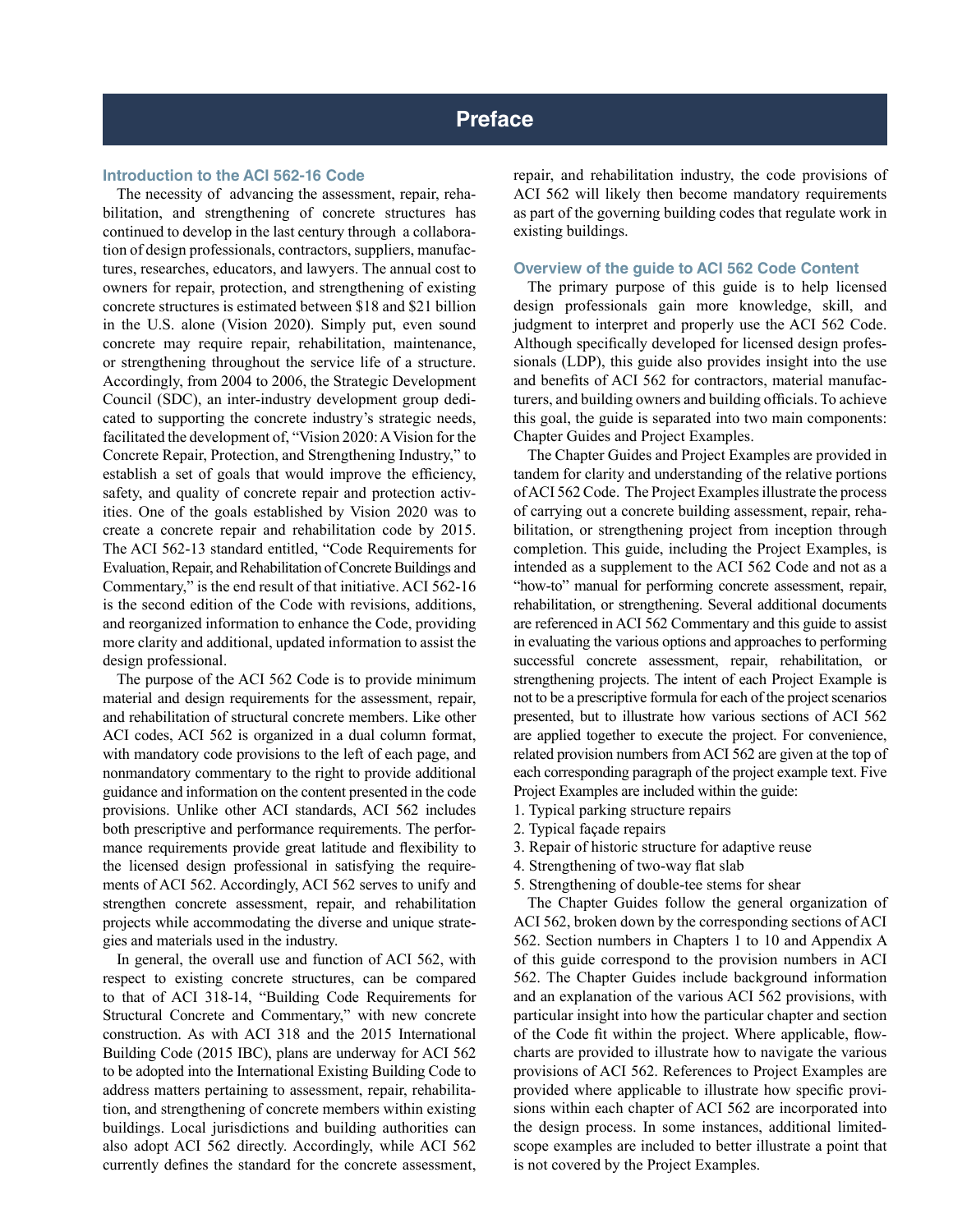The first edition of ACI 562 was published in 2013, and was not available when the work for the projects discussed in the Project Examples was actually performed. All Project Examples assume that ACI 562 was available and accepted by local jurisdiction when the example projects were performed.

The second edition of ACI 562, published in 2016, includes additional definitions used in the Code, bringing it into conformance with 2015 IEBC and other similar standards for existing structures. The title of the ACI 562 was changed by replacing the word "Evaluation" with "Assessment." The two terms, which are used interchangeably by other standards and the first version of this Code, have received distinct definitions in the second edition of ACI 562 (Stevens et al. 2016). Specific criteria requirements for assessment and design of repair and rehabilitation for varying levels of damage, deterioration, or faulty construction was added in Chapter 4 when using the Code with IEBC, and in Appendix A when using the Code as a stand-alone code. Chapters 1 and 4 were revised to include specific criteria requirements for assessment and design of repair and rehabilitation for varying levels of damage, deterioration, or faulty construction. Load combinations in Chapter 5, which defines the minimum strength of a structure with unprotected external reinforcement, were revised. Chapter 6 directs the design professional to provide an assessment before rehabilitation of an existing structure. This chapter includes historical material property data to help the design professional in the assessment if existing documents related to the existing structure are not available or physical samples cannot be extracted, because of the historical value of the structure. The interface bond provisions in Chapter 7 were revised to provide specific requirements based on shear test, as well as when to provide interface reinforcement, and commentary in Chapter 8 was clarified.

Lastly, a summary of the various provisions of ACI 562, as well as the corresponding location where each provision is covered within the guide, is provided in Provision Coverage Matrix at the end of this guide. This serves as a useful tool when searching for additional information to a specific provision of ACI 562.

# **Contents [Acknowledgments](#page-5-0) 6 [Preface](#page-6-0) 7 [About This Book](#page-9-0) 10 [Chapter 1: General Requirements](#page-10-0) 11** [1.1—General](#page-10-0) 11 [1.2—Criteria for the assessment and design of](#page-11-0)  [repair and rehabilitation of existing concrete](#page-11-0)  [structures](#page-11-0) 12 [1.3—Applicability of the Code](#page-11-0) 12 [1.4—Administration](#page-12-0) 13 [1.5—Responsibilities of the licensed design](#page-12-0)  [professional](#page-12-0) 13 [1.6—Construction documents](#page-13-0) 14 [1.7—Preliminary evaluation](#page-13-0) 14 **[Chapter 2: Notation And Definitions](#page--1-0) 17** [2.1—Notation](#page--1-0) 17 [2.2—Definitions](#page--1-0) 17 **[Chapter 3: Referenced Standards](#page--1-0) 19 [Chapter 4: Basis for Compliance](#page--1-0) 21** [4.1—General](#page--1-0) 21 [4.2—Compliance method 22](#page--1-0) [4.3—Unsafe Structural Conditions](#page--1-0) 23 [4.4—Substantial structural damage](#page--1-0) 23 [6.9—Recommendations](#page--1-0) 44

| 4.5-Conditions of deterioration, faulty construction,<br>or damage less than substantial structural |                      |
|-----------------------------------------------------------------------------------------------------|----------------------|
| damage                                                                                              | 23                   |
| 4.6-Conditions of Deterioration, Faulty                                                             |                      |
| Construction, or Damage Less than                                                                   |                      |
| Substantial Structural Damage without                                                               |                      |
| Strengthening                                                                                       | 26                   |
| 4.7-Additions, 4.8 Alterations, 4.9 Changes in                                                      |                      |
| Occupancy                                                                                           | 28                   |
| <b>Chapter 5: Loads, Factored Load Combinations,</b>                                                |                      |
| and Strength Reduction Factors                                                                      | 29                   |
| 5.1-General                                                                                         | 30                   |
| 5.2-Load factors and factored load                                                                  |                      |
| combinations                                                                                        | 31                   |
| 5.3-Strength reduction factors for repair design                                                    | 31                   |
| 5.4-Strength reduction factors for assessment                                                       | 31                   |
| 5.5-Additional factored load combinations                                                           |                      |
| for structures rehabilitated with external                                                          |                      |
| reinforcing systems                                                                                 | 32                   |
| <b>Chapter 6: Assessment, Evaluation, and Analysis</b>                                              | 35                   |
| 6.1-Structural assessment                                                                           | 35                   |
| 6.2-Investigation and structural evaluation                                                         | 36                   |
| 6.3-Material properties                                                                             | 38                   |
| 6.4-Test methods to determine or confirm                                                            |                      |
| material properties                                                                                 | 42                   |
| 6.5–Structural analysis of existing structures                                                      | 43                   |
| 6.6-Structural serviceability                                                                       | 43                   |
| 6.7-Structural analysis for repair design                                                           | 43                   |
| 6.8-Strength evaluation by load testing<br>والألقاط والمراجع المحرا لمحررة                          | 43<br>$\overline{A}$ |
|                                                                                                     |                      |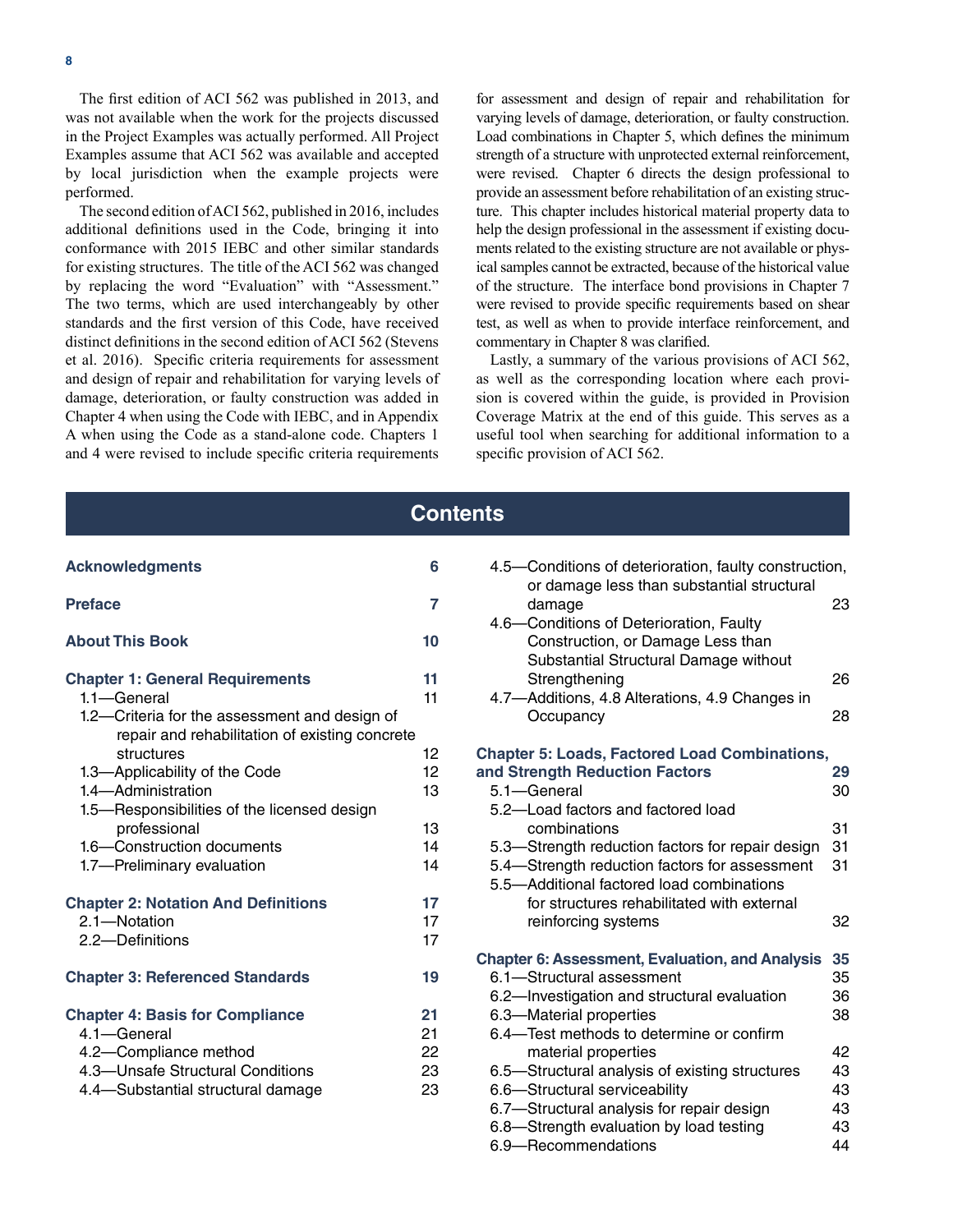| <b>Chapter 7: Design of Structural Repairs</b><br>7.1-General<br>7.2-Strength and serviceability<br>7.3-Behavior of repaired systems<br>7.4-Interface Bond<br>Conclusion:<br>7.5-Materials<br>7.6-Design and detailing considerations<br>7.7-Repair using supplemental post-tensioning<br>7.8-Repair using fiber-reinforced polymer (FRP)<br>composites<br>7.9-Performance under fire and elevated<br>temperatures | 45<br>45<br>45<br>46<br>47<br>54<br>55<br>55<br>56<br>57<br>58 |
|--------------------------------------------------------------------------------------------------------------------------------------------------------------------------------------------------------------------------------------------------------------------------------------------------------------------------------------------------------------------------------------------------------------------|----------------------------------------------------------------|
| <b>Chapter 8: Durability</b><br>8.1-General                                                                                                                                                                                                                                                                                                                                                                        | 59<br>59                                                       |
| 8.2-Cover                                                                                                                                                                                                                                                                                                                                                                                                          | 60                                                             |
| 8.3-Cracks                                                                                                                                                                                                                                                                                                                                                                                                         | 60                                                             |
| 8.4-Corrosion                                                                                                                                                                                                                                                                                                                                                                                                      | 61                                                             |
| 8.5-Surface treatments and coatings                                                                                                                                                                                                                                                                                                                                                                                | 61                                                             |
| <b>Chapter 9: Construction</b>                                                                                                                                                                                                                                                                                                                                                                                     | 63                                                             |
| 9.1-General                                                                                                                                                                                                                                                                                                                                                                                                        | 63                                                             |
| 9.2-Stability and temporary shoring                                                                                                                                                                                                                                                                                                                                                                                |                                                                |
| requirements                                                                                                                                                                                                                                                                                                                                                                                                       | 63                                                             |
| 9.3-Temporary conditions                                                                                                                                                                                                                                                                                                                                                                                           | 64                                                             |
| 9.4-Environmental issues                                                                                                                                                                                                                                                                                                                                                                                           | 66                                                             |
| <b>Chapter 10: Quality Assurance</b>                                                                                                                                                                                                                                                                                                                                                                               | 67                                                             |
| 10.1-General                                                                                                                                                                                                                                                                                                                                                                                                       | 67                                                             |
| 10.2-Inspection                                                                                                                                                                                                                                                                                                                                                                                                    | 68                                                             |
| 10.3-Testing of repair materials                                                                                                                                                                                                                                                                                                                                                                                   | 68                                                             |
| 10.4-Construction observations                                                                                                                                                                                                                                                                                                                                                                                     | 68                                                             |
| <b>Chapter 11: Commentary References</b>                                                                                                                                                                                                                                                                                                                                                                           | 69                                                             |
| <b>Appendix A-Criteria When Using ACI 562 As</b>                                                                                                                                                                                                                                                                                                                                                                   |                                                                |
| <b>A Stand-Alone Code</b>                                                                                                                                                                                                                                                                                                                                                                                          | 71                                                             |
| A.1-General                                                                                                                                                                                                                                                                                                                                                                                                        | 71                                                             |
| A.2-Design-basis code criteria                                                                                                                                                                                                                                                                                                                                                                                     | 71                                                             |
| A.3-Unsafe structural conditions<br>A.4-Substantial structural damage                                                                                                                                                                                                                                                                                                                                              | 72<br>73                                                       |
| A.5-Conditions of deterioration, faulty                                                                                                                                                                                                                                                                                                                                                                            |                                                                |
| construction, or damage less than                                                                                                                                                                                                                                                                                                                                                                                  |                                                                |
| substantial structural damage                                                                                                                                                                                                                                                                                                                                                                                      | 74                                                             |
| A.6-Conditions of deterioration, faulty                                                                                                                                                                                                                                                                                                                                                                            |                                                                |
| construction, or damage less than                                                                                                                                                                                                                                                                                                                                                                                  |                                                                |
| substantial structural damage without                                                                                                                                                                                                                                                                                                                                                                              |                                                                |
| strengthening<br>A.7-Additions                                                                                                                                                                                                                                                                                                                                                                                     | 76<br>77                                                       |
| A.8-Alterations                                                                                                                                                                                                                                                                                                                                                                                                    | 78                                                             |
| A.9-Changes in occupancy                                                                                                                                                                                                                                                                                                                                                                                           | 78                                                             |
| <b>Project Examples</b>                                                                                                                                                                                                                                                                                                                                                                                            | 80                                                             |
|                                                                                                                                                                                                                                                                                                                                                                                                                    |                                                                |
| <b>Project Example No. 1-Typical Parking</b><br><b>Structure Repair</b>                                                                                                                                                                                                                                                                                                                                            | 81                                                             |
| Description of structure                                                                                                                                                                                                                                                                                                                                                                                           | 81                                                             |
|                                                                                                                                                                                                                                                                                                                                                                                                                    |                                                                |

| Project initiation and objectives             | 81  |
|-----------------------------------------------|-----|
| Governing building codes                      | 82  |
| Preliminary evaluation                        | 83  |
| Investigation of existing site conditions     | 83  |
| Capacity and demand of the existing structure | 84  |
|                                               | 85  |
| Findings of preliminary evaluation            |     |
| Area 1                                        | 85  |
| Area <sub>2</sub>                             | 88  |
| Report to owner                               | 89  |
| Structural evaluation                         | 90  |
| Existing conditions                           | 90  |
| Structural analysis for repair design         | 90  |
| Area 1                                        | 91  |
| Area <sub>2</sub>                             | 92  |
|                                               |     |
| Design of structural repairs and durability   | 92  |
| Slab area 1                                   | 92  |
| Slab Area 2 and columns                       | 94  |
| Slab soffit repairs                           | 95  |
| <b>Contract documents</b>                     | 95  |
| Construction                                  | 95  |
| Quality assurance                             | 96  |
| Project close-out                             | 96  |
| Periodic maintenance                          | 96  |
|                                               |     |
| <b>Record documents</b>                       | 96  |
| Project Example No. 2-Typical Façade Repair   | 97  |
| Description of structure                      | 97  |
| Project initiation and objectives             | 98  |
| Governing building codes                      | 98  |
|                                               |     |
| Preliminary observations and evaluation       | 99  |
| Observed concrete conditions                  | 100 |
| Laboratory findings                           | 101 |
| Findings                                      | 101 |
| Structural assessment and repair design       | 102 |
| Shear wall reveal strip repairs               | 102 |
| North and south walls away from reveal strips |     |
| and east and west slab and column edges       | 104 |
| <b>Balcony repairs</b>                        | 105 |
| Performance under fire and elevated           |     |
|                                               |     |
| temperatures                                  | 106 |
| <b>Contract documents</b>                     | 107 |
| Construction                                  | 107 |
| Quality assurance                             | 107 |
| Project close-out                             | 108 |
| Periodic maintenance                          | 108 |
| <b>Record documents</b>                       | 108 |
|                                               |     |
| Project Example No. 3-Adaptive Reuse of       |     |
| <b>Historic Depot</b>                         | 109 |
| Description of structure                      | 109 |
| Project initiation and objectives             | 110 |
| Governing building codes                      | 110 |
| Preliminary observations and evaluation       | 111 |
| Concrete conditions                           | 111 |
| Material evaluation findings                  | 113 |
| Summary                                       | 113 |
| Structural assessment                         | 114 |
| Requirement for structural assessment         | 114 |
|                                               |     |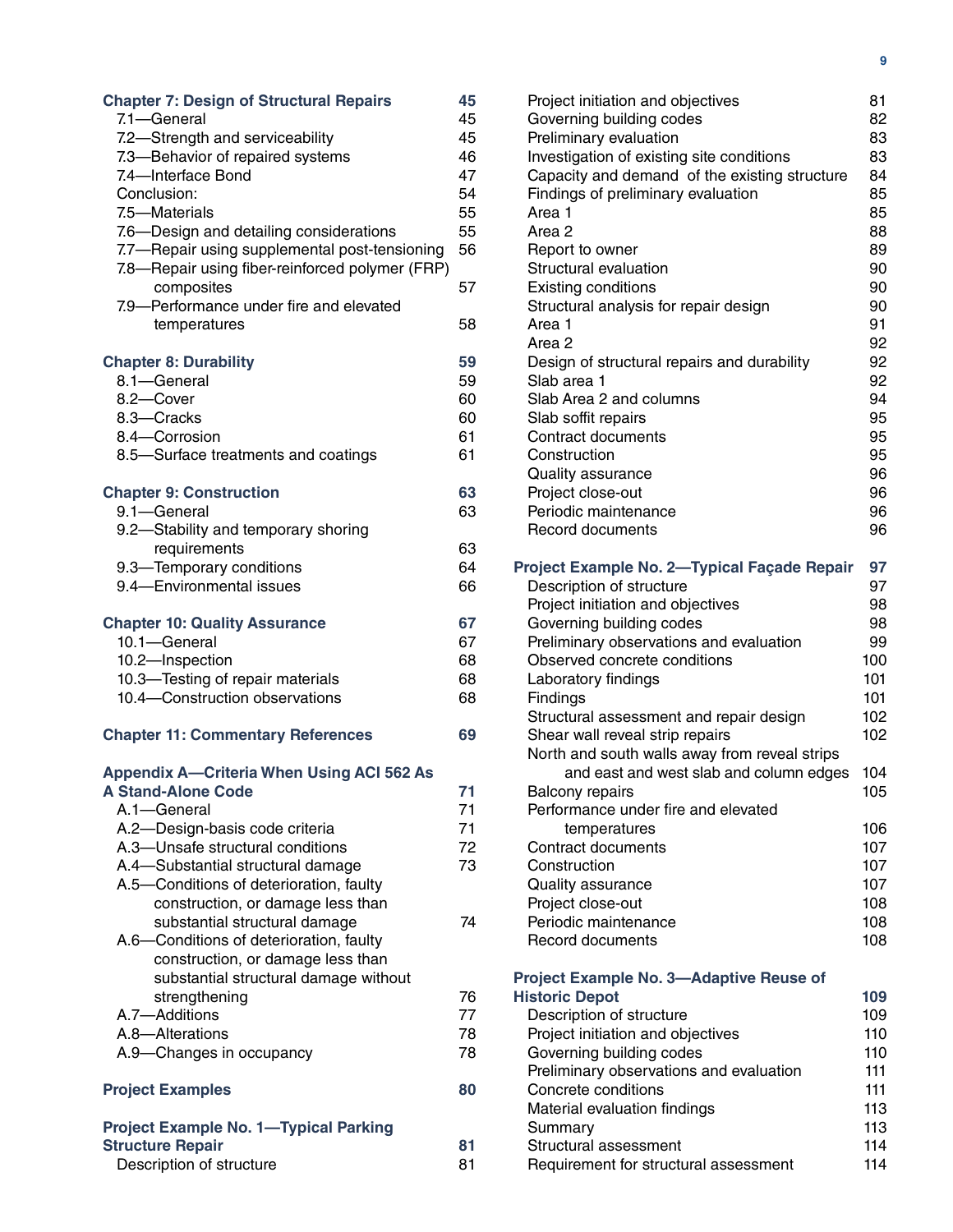<span id="page-9-0"></span>

| <b>Existing properties</b>                  | 114 |
|---------------------------------------------|-----|
| Structural analysis                         | 114 |
| Structural analysis findings                | 115 |
| Recommended repair program                  | 117 |
| Train deck rehabilitation                   | 117 |
| Column rehabilitation                       | 118 |
| Concrete repair details                     | 121 |
| <b>Contract documents</b>                   | 123 |
| Construction                                | 123 |
| <b>Quality Assurance</b>                    | 123 |
| Project close-out                           | 124 |
| Periodic maintenance                        | 124 |
| Record documents                            | 124 |
| Project Example No. 4: Parking/Plaza Slab   |     |
| <b>Strengthening</b>                        | 125 |
| Description of structure                    | 125 |
| Project initiation and objectives           | 125 |
| Governing building codes                    | 125 |
| Preliminary evaluation                      | 126 |
| Document review                             | 126 |
| Existing site conditions                    | 126 |
| Strength of as-built structure              | 126 |
| Compliance method and design basis code     | 129 |
| Structural assessment                       | 130 |
| Requirement for structural assessment       | 130 |
| Structural assessment                       | 131 |
| Structural analysis                         | 131 |
| Strengthening concepts                      | 131 |
| <b>Strengthening Concept #1</b>             | 131 |
| Strengthening Concept #2                    | 132 |
| Assessment of strengthening concepts        | 133 |
| Structural analysis for repair design       | 133 |
| Design of structural repairs and durability | 135 |
| Contract documents                          | 136 |
| Construction                                | 136 |
| <b>Quality assurance</b>                    | 136 |
| Load test                                   | 139 |
| Test procedure                              | 140 |
| <b>Test results</b>                         | 143 |

| <b>Project Example No. 5-Precast/Prestressed</b> |     |
|--------------------------------------------------|-----|
| <b>Double-Tee Repair</b>                         | 145 |
| Description of structure                         | 145 |
| Project initiation and objectives                | 145 |
| Governing building codes                         | 146 |
| Preliminary evaluation                           | 147 |
| Existing site conditions                         | 147 |
| Design strength of existing structure            | 148 |
| Findings of preliminary evaluation               | 148 |
| Design basis code                                | 149 |
| Structural evaluation                            | 149 |
| Existing site conditions                         | 149 |
| Structural analysis for evaluation               | 150 |
| Structural safety                                | 152 |
| Repair/replacement options                       | 152 |
| Repair/replacement Option #1                     | 153 |
| Repair/replacement Option #2                     | 153 |
| Repair/replacement Option #3                     | 153 |
| Repair/replacement Option #4                     | 154 |
| Evaluation of Repair/replacement Options         | 155 |
| Design of strengthening repairs                  | 155 |
| Structural analysis for repair design            | 155 |
| Design of strengthening repairs                  | 155 |
| Design of structural repairs and durability      | 157 |
| Development and bond of CFRP strips              | 157 |
| Acceptance of CFRP repairs by the authorities    |     |
| having jurisdiction                              | 158 |
| Durability of repairs                            | 158 |
| Aesthetics of repairs                            | 158 |
| <b>Contract documents</b>                        | 158 |
| Construction                                     | 158 |
| Quality assurance                                | 161 |
| Project close-out                                | 162 |
| Periodic maintenance                             | 162 |
| <b>Record documents</b>                          | 162 |
| <b>Referenced Standards and Reports</b>          | 163 |
| <b>Compliance Methods in the 2015 IEBC</b>       | 166 |
| <b>Provision Coverage Matrix</b>                 | 170 |
|                                                  |     |

# **About This Book**

The Chapter Guides in Chapters 1 to 11 and Appendix A of this guide correspond to the identically numbered sections of ACI 562-16, "Code Requirements for Assessment, Repair, and Rehabilitation of Existing Concrete Structures." Related ACI 562 provision numbers are included at the top of each corresponding paragraph of the Project Example text in Examples 1 to 5.

[Project close-out](#page--1-0) 144 [Periodic maintenance](#page--1-0) 144 [Record documents](#page--1-0) 144

> This Guide is intended to provide examples and guidance for how licensed design professionals may satisfy the performance provisions of ACI 562. It does not, however, purport to represent the only suitable way to satisfy the requirements for every project. Engineering judgment must be applied to the unique requirements of individual projects.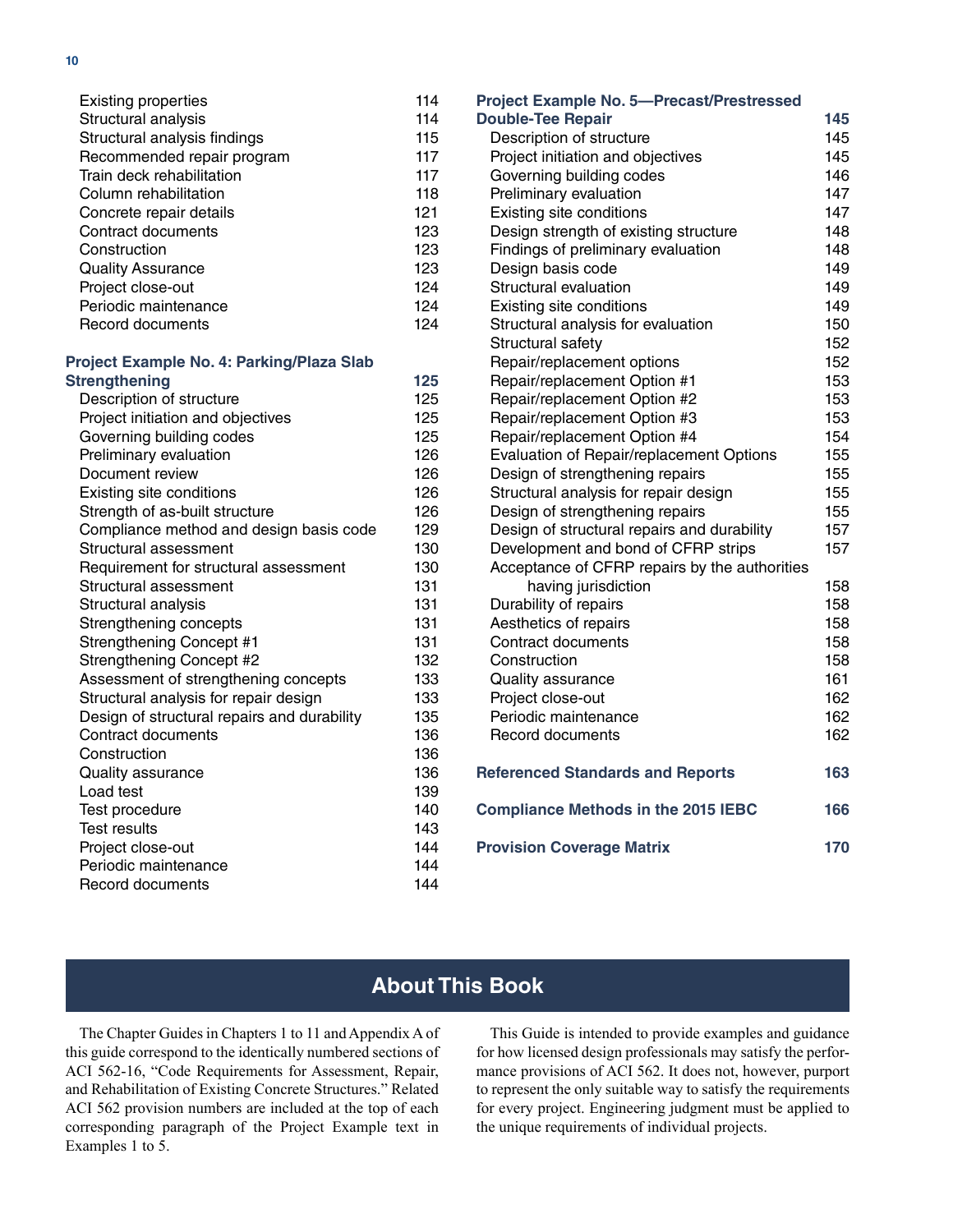<span id="page-10-0"></span>

*(Photo courtesy of KMo Foto on www.flickr.com)*

# **Overview**

Chapter 1 of ACI 562 specifies the applicability of ACI 562 including review of the various building codes that might affect the repair design, as well as selecting the building code for the repair design; applicability of the code; responsibilities of the licensed design professional, including submittals to building officials and the owner; and development of maintenance recommendations. Chapter 1 also specifies the requirements for performing a preliminary evaluation by examining the available information and determining if the proposed changes, imposed changes, or both, are safe, followed by how the structure will be affected by these changes.

# **1.1—General**

ACI 562 Code is written to the licensed design professional (LDP) and provides guidance and consistency when assessing, designing, repairing, and rehabilitating concrete structures. It is intended to supplement the International Existing Building Code (IEBC), as part of a locally adopted code governing existing buildings or structures, or as a stand-alone code for existing concrete structures. The intent of the Code is to address minimum safety requirements and provide some uniformity and standardization to the industry for assessing existing concrete structures. The mostly performance requirements included in the Code direct the design professional to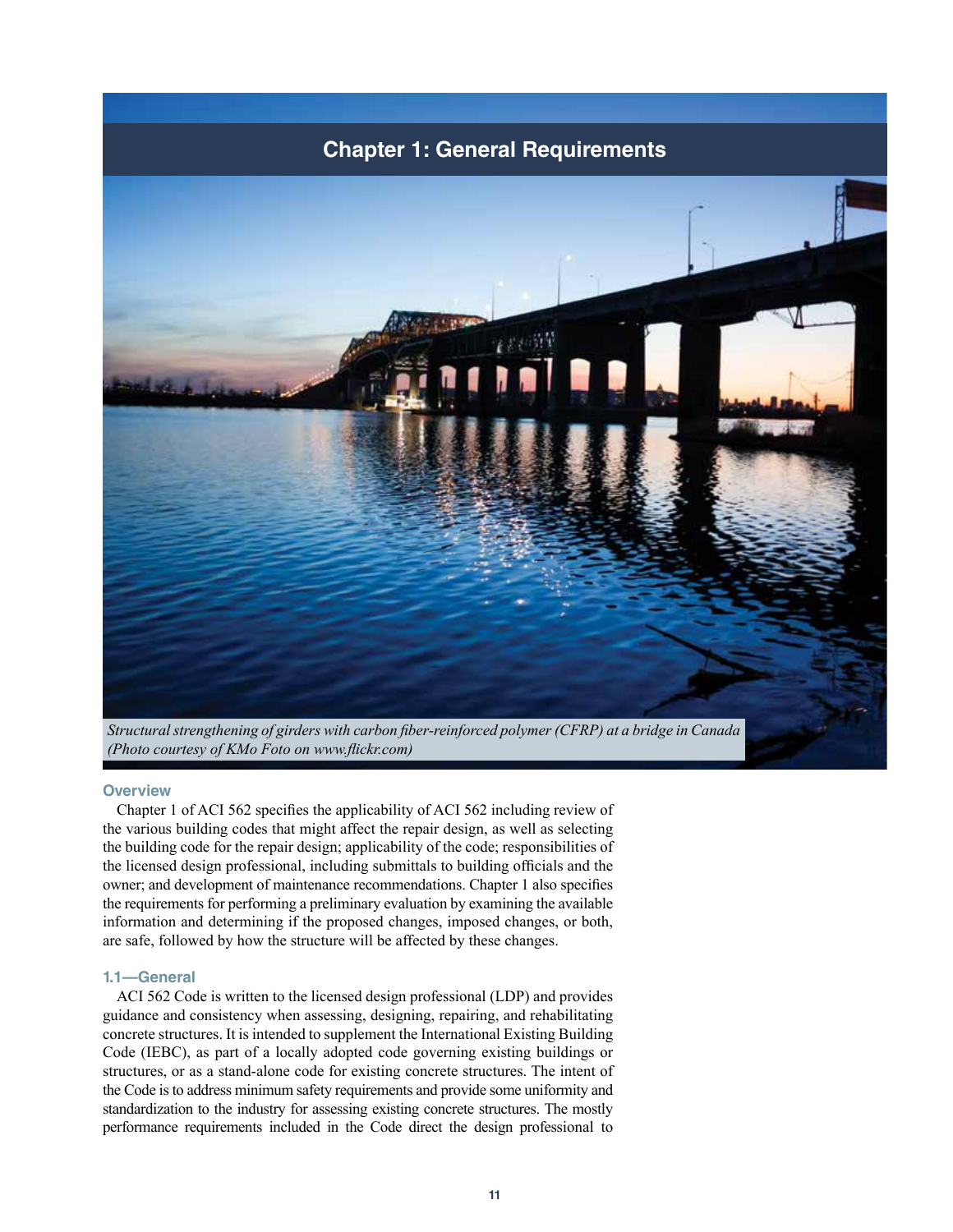<span id="page-11-0"></span>satisfy specific requirements, while providing some leeway, flexibility, and direction with the repair and rehabilitation of concrete structures. Concrete structures constructed before 1971 that require repair, rehabilitation, or strengthening were probably designed based on the allowable stress approach whereas the demand and capacity requirements of ACI 562 are based on strength design. The demand and capacity requirements in ACI 562, however, are based on the strength design approach. The engineer is encouraged to consider strength design provisions of this Code as a check when assessing existing structures originally designed with allowable stress methods.

An existing structure, as defined in Chapter 2 and consistent with the definition in the International Building Code (IBC)/IEBC, is one for which a legal certificate of occupancy has been issued, or one that is finished and permitted for use. If no certificate of occupancy has been issued, or the building has not been permitted for use, the building is still considered new construction, and provisions of ACI 318 used in its design will govern.

*Licensed design professional*—The LDP, as defined in the Code and consistent with ACI Concrete Terminology (CT), refers to an individual for a project who is licensed to provide design services as defined by the statutory requirements of professional licensing laws of the state or jurisdiction in which the project is to be executed and who is in responsible charge of the structural assessment, rehabilitation design, or both. The LDP should exercise sound engineering knowledge, experience, and judgment when interpreting and applying ACI 562.

# **1.2—Criteria for the assessment and design of repair and rehabilitation of existing concrete structures**

*Determination of applicable building codes*—Before performing an assessment, repair, rehabilitation, or strengthening of an existing concrete building or concrete structural element, the LDP of the project should first determine the building codes applicable to the project, understand their relevance to assessment and repair, rehabilitation, and strengthening design decisions, and the relationship between the different standards. Per ACI 562, the LDP should identify the following codes per the specific section numbers of ACI 562:

- *a. Current building code* (1.2.2)
- b. Original building code (1.2.3)
- c. Existing building code (1.2.1)
- d. Design basis code (1.2.4)

In the U.S., the *current building code* is usually based on an edition of the IBC, which was first published in 2000; a few large cities have their own customized building codes. The *current building code* establishes the design and construction regulations for new construction and provides limits that need not be exceeded if designing new construction or assessing and designing repairs and rehabilitation of existing structures. For the design and construction of new concrete structures, IBC references ACI 318. The code used to initially design the building is referred to as the *original*  *building code* and is typically identified in the construction documents, or may be obtained by contacting the local jurisdiction and requesting information regarding the building code in effect at the time of original construction. The most common original codes prior to the IBC in the U.S. include the Building Officials Code Administrators National Building Code (BOCA/NBC), the Uniform Building Code (UBC), and the Standard Building Code (SBC) that typically reference previous versions of ACI 318 with modification.

In the U.S., the *existing building code* is most often based on an edition of the IEBC, which was first published in 2003. As of January 2016, the IEBC has been adopted in approximately 80 percent of the states, Guam, and Puerto Rico (International Code Council 2014). Chapter 34 of the IBC, before the 2015 edition, also covers existing structures and has similar provisions as IEBC that permit the use of the original code for rehabilitations, and when it is required to upgrade an existing structure to the current code. Chapter 34 has since been deleted from the 2015 IBC. The intent of ACI 562 is that *existing building code* refers to IEBC and not sections of other *current building codes* that contain provisions pertinent to existing construction. For jurisdictions that have not adopted an edition of the IEBC or the IBC with Chapter 34 version before 2015, that jurisdiction is considered to have no *existing building code*. In this case, the provisions of Appendix A of ACI 562 and any chapters in the *current building code* that address existing buildings must be met.

Once the *original building code* and *current building code* have been identified, the LDP can use the flowchart presented in Fig. 1.2 as a guide to determine the *design basis code* for repair, rehabilitation, or strengthening design. The *design basis code* is dependent on the adoption of an *existing building code* within the jurisdiction of the project. If a jurisdiction has not adopted an *existing building code*, Appendix A of ACI 562, is used to determine the *design basis code*. In jurisdictions that have adopted an *existing building code*, the *design basis code* is determined in accordance with Chapter 4 of ACI 562. The Project Examples included within this guide illustrate how Fig. 1.2 is used to determine the *design basis code*. Chapter 4 and Appendix A provide the design-basis criteria for the repair and rehabilitation work. Designing new members and their connections to existing structures must be based on ACI 318-14.

#### **1.3—Applicability of the Code**

ACI 562 is applicable to existing concrete structures including the concrete elements of buildings; nonbuilding structures; building foundation members, both plain and reinforced concrete; soil-supported structural slabs; concrete portions of composite members; and prestressed and precast concrete structures including cladding, which transmits lateral loads to diaphragms or bracing members. ACI 562 includes provisions specific to performing assessment, repair, rehabilitation, and strengthening of existing concrete elements of buildings or nonbuilding concrete structures. The LDP can exceed the minimum requirements of ACI 562, such as those for progressive collapse resistance, redundancy, or integrity provisions. Regulations of the current building code, however,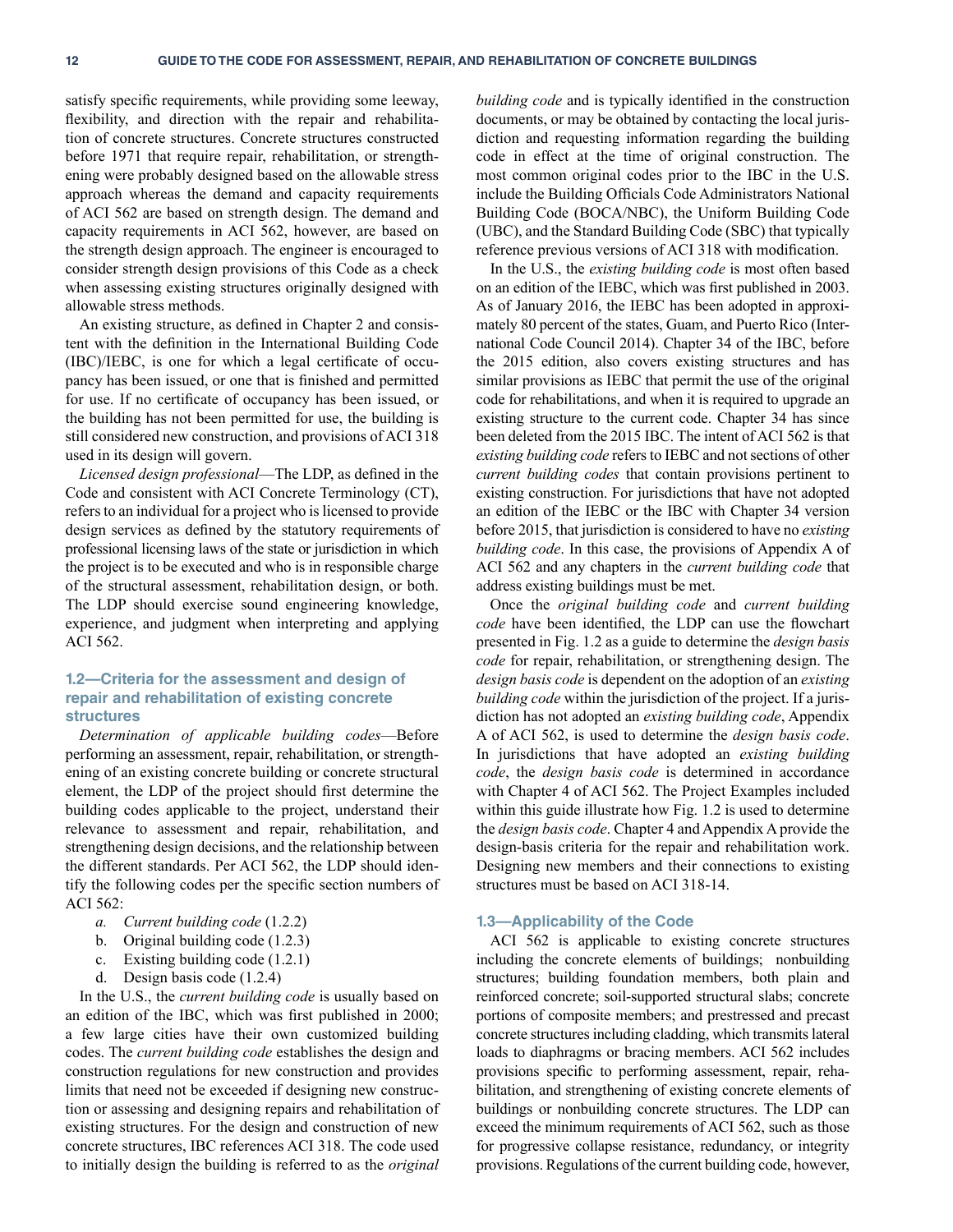<span id="page-12-0"></span>

*Fig. 1.2—Flowchart for determination of design basis code in ACI 562-16.*

need not be exceeded when assessing, designing repair and rehabilitation work, or installing remedial work of existing structures. The Code applies to nonstructural concrete or for aesthetic improvements, if there is a potential for these materials to fail resulting in an unsafe condition.

*Provisions for seismic resistance—*ACI 562 refers to the *existing building code* for the evaluation of seismic resistance and seismic rehabilitation design. If an existing building code has not been adopted, ACI 562 requires that the LDP use ASCE/SEI 41 to design seismic retrofits supplemented by ACI 369R. These references provide guidance for the LDP regarding forces, analysis and modeling procedures, and seismic rehabilitation design. The effect of repairs or rehabilitations to existing concrete buildings should be considered in the assessment of the structure's seismic response per ACI 562, Section 6.7.4.

ACI 562 permits voluntary retrofit for seismic resistance if the existing building code or ACI 562 do not require rehabilitation for existing buildings. If IEBC is adopted, then IEBC and ACI 562 are used for voluntary retrofit of seismic resistance. If, however, an existing building code has not been adopted, then ACI 562 directs the LDP to use the current building code supplemented by ASCE/SEI 41 and ASCE/ SEI 7 to design seismic retrofits.

#### **1.4—Administration**

This Code, unless it is in conflict with the IEBC or jurisdiction authority regulations, will govern in the assessment and repair or rehabilitation of existing concrete structures. If this Code, however, is in conflict with requirements in referenced standards in this Code, then this Code will govern. ACI 562 permits the use of repair design or construction systems that do not conform to ACI 562, provided such systems are approved by the building official based on successful use, analysis, or testing in accordance with ACI 562, Section 1.4.2.

# **1.5—Responsibilities of the licensed design professional**

The LDP for the project is responsible for the repair process from assessing a structure to specifying repair materials,